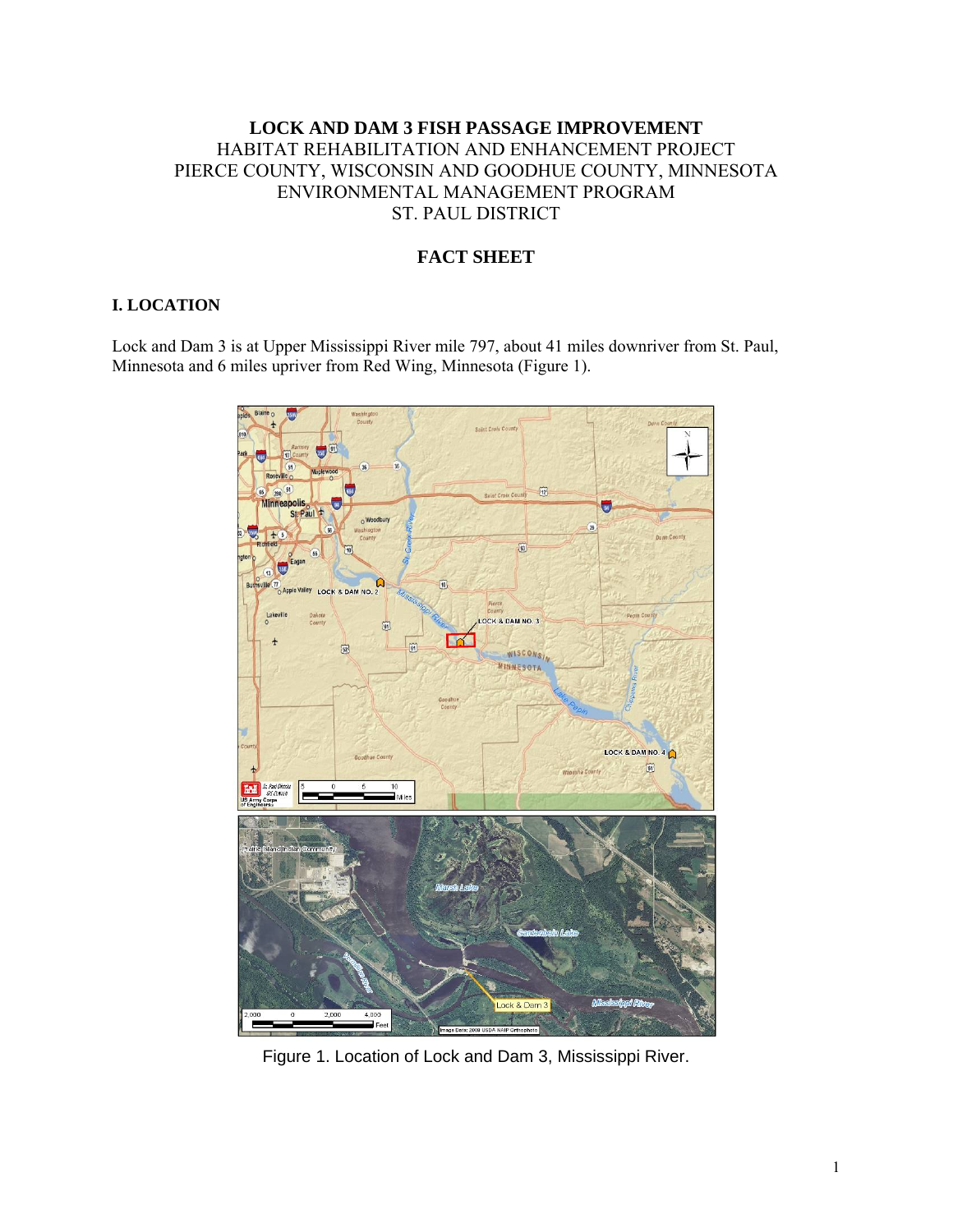#### **II. EXISTING RESOURCES**

Pools 3 and 4 on the Upper Mississippi River support a diverse population of fish and mussel species, including economically important and environmentally threatened species. The walleye and sauger fishery in Pools 3 and 4 is nationally recognized and economically important in the region. A number of threatened and endangered fish and mussel species occur in proximity to Lock and Dam 3. The federally endangered mussel Lampsilis higginsi occurs in the project area, as well as a number of state-listed species (Appendix 1, Tables A-1 and A-2).

Some upriver fish passage at Lock and Dam 3 currently occurs through the open dam gates and over flooded embankments during periods of higher river discharge, and some fish may find their way upriver through the lock chamber. Most migratory fish are attracted to the dam gate openings and aggregate in the tailwater. Upriver fish movements through the dam gates are limited to larger and stronger swimming species, during periods of high discharge when the dam gates are entirely out of the water.

## **III. PROBLEM IDENTIFICATION**

An important attribute of aquatic habitat for river fishes is connectivity; the continuous nature of aquatic habitats in main channels, secondary channels, floodplain water bodies, and tributaries. Habitat connectivity is essential to fulfilling seasonal and life stage-specific habitat needs for river fishes. Fish undergo feeding, climatic (movement between seasonal habitats) and spawning migrations in rivers (McKeown 1984).

Dams like Lock and Dam 3 reduce the connectivity of aquatic habitat by restricting movements of river fishes in addition to other effects of impoundment and river regulation. Impeded fish movements resulting from dams have been implicated in altered fish community structure and declines of many fish populations in rivers throughout the world (Northcote 1998, Pringle et al. 2000).

Each migratory fish species has its own behavioral response to environmental cues for initiating migrations. Many fishes undergo pre-spawning migrations to spawning habitats, spawn in the spring, disperse to feeding habitats, and migrate to winter habitats in the fall. The timing of these movements varies considerably between species, and appears to be generally controlled by water temperature, photoperiod, and river flow. The timing of upriver runs of migratory fishes often does not correspond to times when the dam gates are open, thereby limiting access to upriver habitats.

Restrictions on movements of migratory fish in a river system limit the extent and quality of habitats that they can occupy. Effects of reduced access to habitats can be expressed at the individual, population, and community levels.

Many of the migratory fishes in the UMRS have declined in abundance in the seven decades that most of the navigation dams have been in place. The declines in abundance of skipjack herring and Alabama shad following construction of the Keokuk dam in 1913 (Coker 1929) were clear examples of population-level response to restricted range of migration.

Restricted movements of fish between navigation pools may restrict gene flow within mussel species dependent on a single fish species as their glochidial host (Romano et al. 1991). Large spawning aggregations of migratory fish may once have played a key role in the life history and reproductive success of Unionid mussels in the UMRS.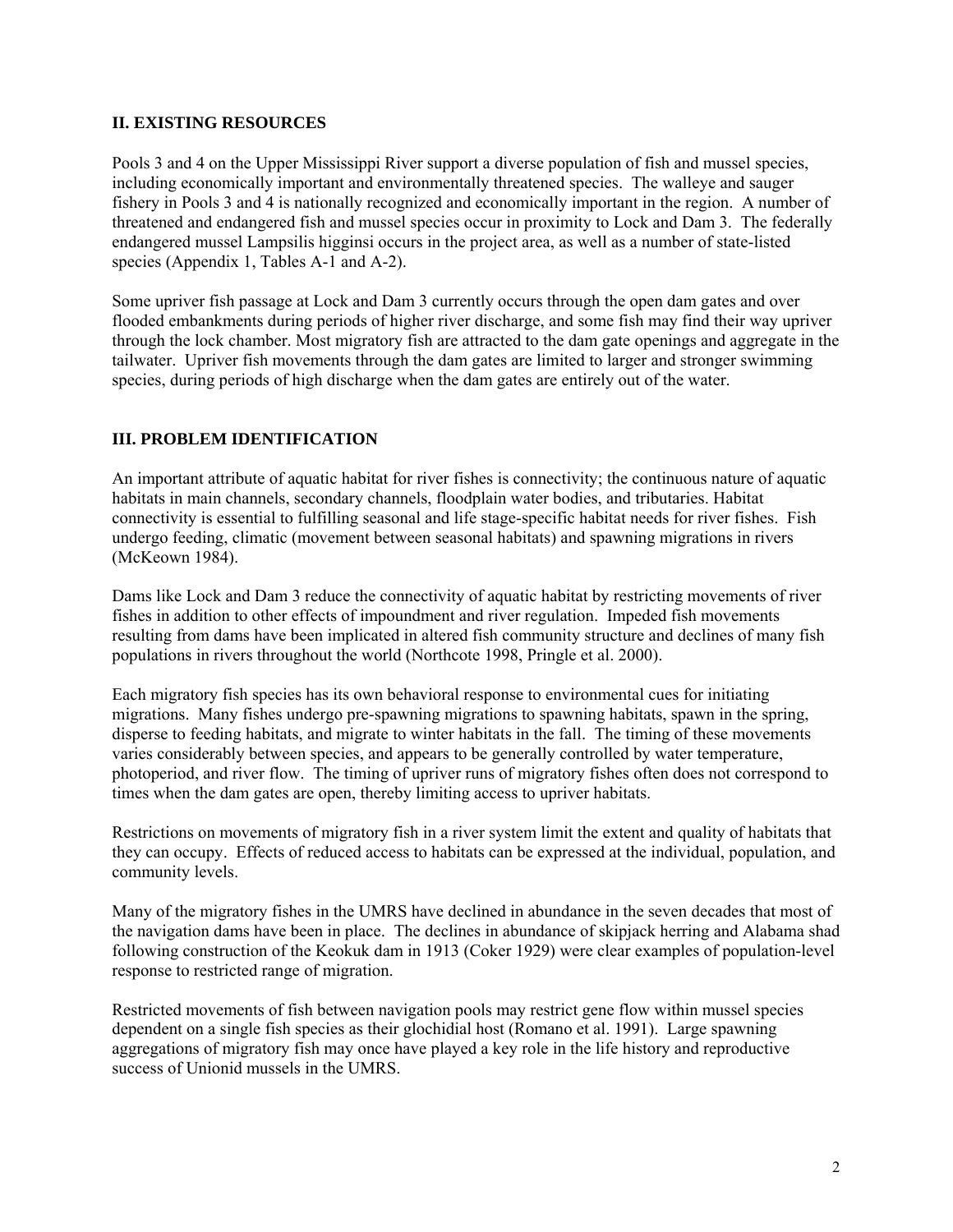## **IV. PROJECT GOALS AND OBJECTIVES**

Improved fish passage through Lock and Dam 3 would provide migratory fishes moving upriver from Pool 4 continuity of habitat with an additional 18,551 ha of channel and river lake habitat in the Mississippi and St. Croix Rivers. Access to traditional spawning sites in tributaries with hard substrate, high current velocities, and cool water is needed for spawning by many migratory fish species, including state-listed lake sturgeon and paddlefish. The walleye and sauger in Pools 3 and 4 support a nationally recognized year-round fishery that is economically important in the region. Improved fish passage at Lock and Dam 3 would provide fish continuity of access to tributaries with high quality habitat, including the St. Croix River and its tributaries the Apple and Kinnickinnic Rivers, the Mississippi River, including Lake Pepin, the Trimbelle, Rush, Big, and Chippewa rivers in Wisconsin and the Vermillion and Cannon rivers in Minnesota, for a total of 350 km of tributary river habitat.

Improved fish passage at Lock and Dam 3 would also have a positive effect on native mussel populations. In particular, populations of the Federally endangered Higgin's Eye Pearly Mussel, *Lampsilis higginsi*  and Winged Mapleleaf, *Quadrula fragosa*, could benefit from increased abundance and migratory range of their host fish species in the St. Croix River.

The primary objectives of a fish passage project at Lock and Dam 3 are to provide continuous habitat connectivity for migratory fishes through the dam, increase habitat accessibility for migratory fishes, and increase abundance of migratory fish populations.

## **V. PROPOSED PROJECT**

Alternatives for improving fish passage at UMRS navigation dams were examined in Wilcox et al. (2004). Alternatives include assisted fish lockage, dam operation modifications, technical fishways, nature-like fishways, smaller-scale fishways through dam embankments, and large-scale fishways.

Nature-like fishways were found to be most appropriate for most of the UMRS navigation dams including Lock and Dam 3. Nature-like fishways are gradually sloping open channels with rough bottoms or a series of riffles and pools (Wildman et al. 2003). Nature-like fishways have proven to be effective for a wide range of fish species with varying swimming abilities (DVWK 1996, Gaboury et al. 1995, Wildman 2002, Wildman et al. 2003). Nature-like fishways flow continuously, affording year-round fish passage opportunity and habitat for native rock riffle species. A conceptual design for a nature-like fishway at Lock and Dam 3 through the Wisconsin embankment with rock riffles and pools is included as Figure 2.

All reasonable alternatives for improving fish passage through Lock and Dam 3 would be considered in the Definite Project Report and Environmental Assessment.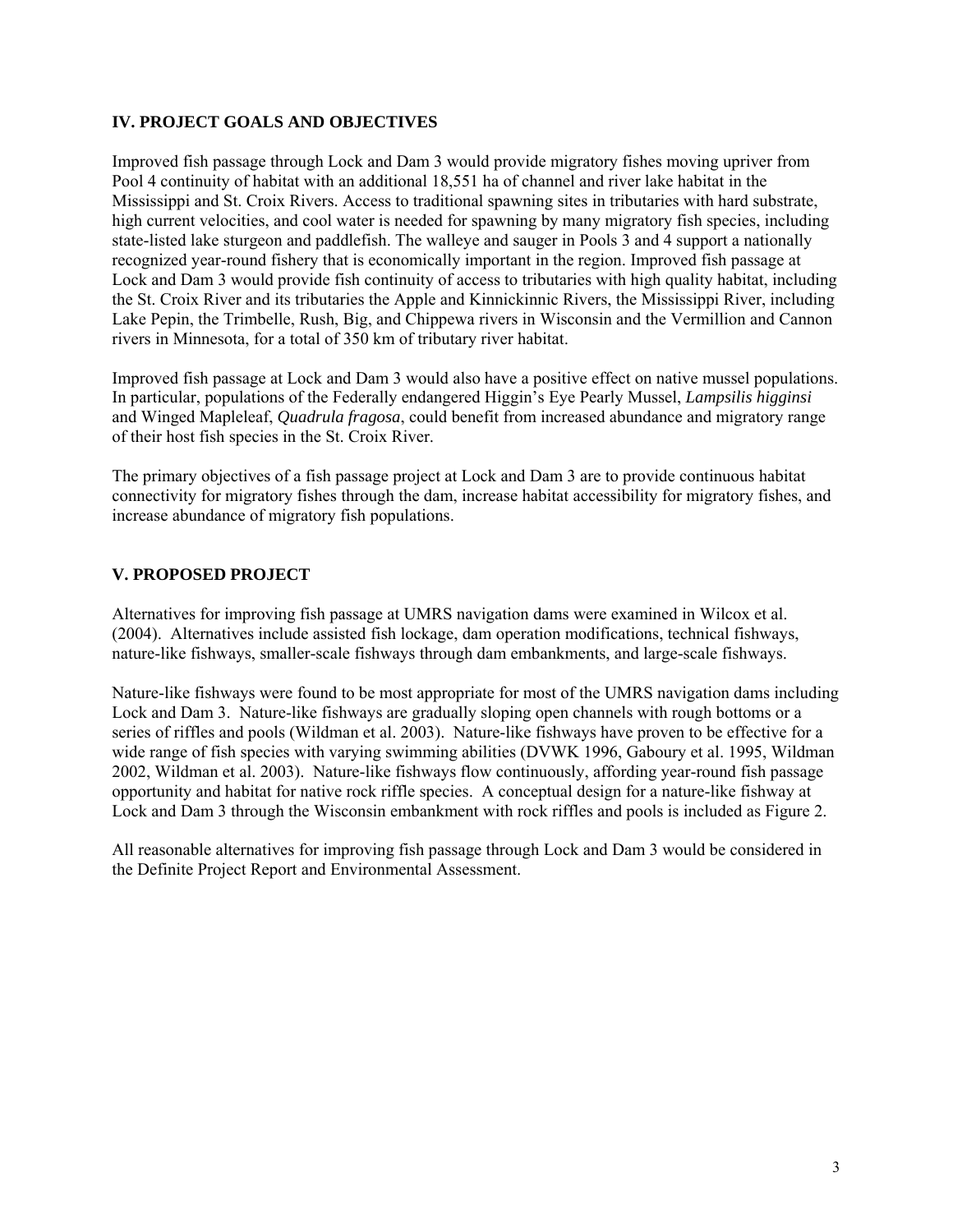

Figure 2. Conceptual fishway at Lock and Dam 3

# **VI. IMPLEMENTATION CONSIDERATIONS**

The Wisconsin embankments at Lock and Dam 3 have deteriorated and are highly vulnerable to failure. Failure of the embankments at Lock and Dam 3 would have severe environmental and economic consequences. The lower embankment at Lock and Dam 3 will need to be strengthened before a fishway can be constructed. The related navigation safety and embankments problems at Lock and Dam 3 were considered in a general reevaluation report and EIS (Corps of Engineers 2007). A fishway was not included as a project feature in that report. The St. Paul District has received ARRA funding to construct the Lock and Dam 3 Navigation Safety and Embankments Project. The lower embankment part of the project will be implemented with a design-build contract.

An impending threat to the northern reaches of the Upper Mississippi River ecosystem is the invasion of Asian carp. Asian carp (bighead and silver carp) have established reproducing populations in Pool 18, north of the high hydropower dam at Lock and Dam 19 at Keokuk Iowa. Individual bighead carp have been found as far north as Lake Pepin, just downstream from Lock and Dam 3. Asian carp are large, strong-swimming fish that can swim upstream through most of the Upper Mississippi River navigation dams either through the dam gates during periods of high river discharge or through the locks during the navigation season. Unfortunately, there are currently no effective barrier technologies that would prevent the eventual invasion of Asian carp into the upper river.

A properly designed fishway at Lock and Dam 3 would probably not have any effect in speeding the invasion of Asian carp northward into Pool 3 but would contribute to larger and more resilient native fish populations. A fishway at Lock and Dam 3 will be designed with a water control structure at the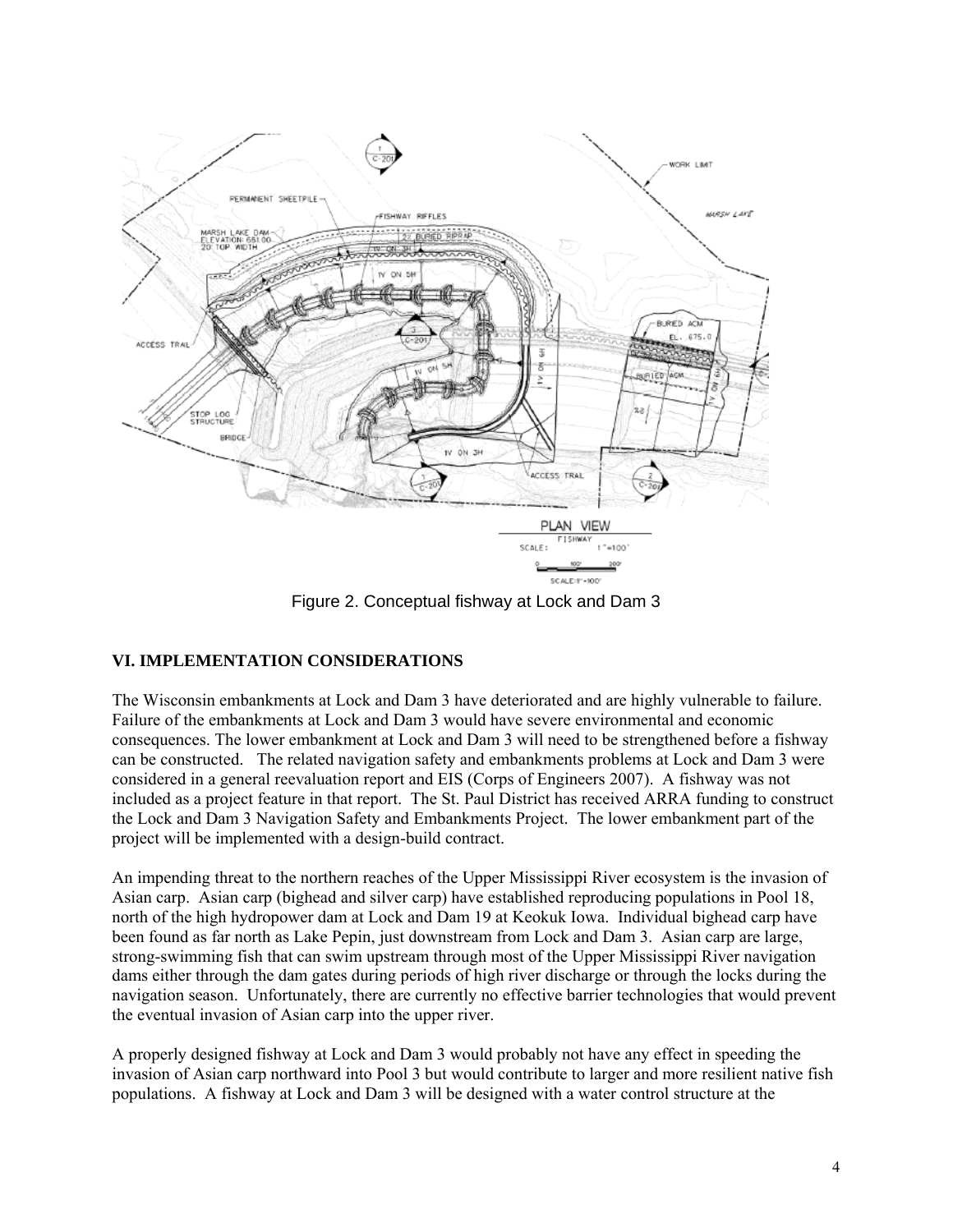upstream end to allow the fishway to be closed when large aggregations of Asian carp are in the tailwater.

## **VII. FINANCIAL DATA**

At the request of Wisconsin Senator Feingold and Congressman Kind, the St. Paul District prepared an initial design and cost estimate for a fishway at Lock and Dam 3 in September 2007. The initial design was for a nature-like fishway through the Wisconsin embankment with rock riffles and pools (Figure 2). The estimated cost for planning, engineering, design and construction was \$14,900,000 (August 2007 price level).

## **VIII. STATUS OF PROJECT**

The interagency Upper Impounded Reach Planning Team has identified ecosystem objectives for Geomorphic Reach 1 of the UMRS. An objective for this reach is restored habitat connectivity. The associated performance criterion is to provide year-round fish passage for native migratory fishes through Locks and Dams 2 and 3 by 2025.

The St. Paul District and interested stakeholders met on January 14, 2010 to discuss alternative ways toward planning, engineering, design and construction of a fishway at Lock and Dam 3. At the meeting, available authorities and funding sources were reviewed. It was concluded that an initial requirement is to prepare a decision document: a feasibility report and associated NEPA compliance documentation. Upon approval, that report could then serve as a basis for Congressional appropriation that would provide funding for detailed design and construction.

One source of funding available for a Lock and Dam 3 fishway feasibility study is ARRA funding that was provided to the St. Paul District for EMP HREP project planning. Guidance for the ARRA funding requires contract obligation to be made by the end of March 2010. The St. Paul District proposes to use \$348,000 of ARRA EMP study funds to contract for a feasibility study for a fishway at Lock and Dam 3.

The River Resources Forum (RRF) in the St. Paul District has been used in the EMP to endorse projects prior to submitting Fact Sheets for approval. The Forum is a formal group of resource managers from the various Federal and State agencies that have management responsibilities on the Upper Mississippi River. The RRF has endorsed this study of improved fish passage at Lock and Dam 3; all RRF voting members voted to support this proposal.

This project will be planned as a future EMP HREP project. It could be implemented as an EMP HREP project, as a Navigation and Ecosystem Sustainability Program (NESP) ecosystem restoration project, or under other authorities depending on Congressional authorization and appropriation.

# **IX. POINTS OF CONTACT**

David Saddoris, U.S. Army Corps of Engineers, St. Paul District, Project Manager (651) 290-5241 Dan Wilcox, U.S. Army Corps of Engineers, St. Paul District, Fisheries Biologist, (651) 290-5276 Jeff DeZellar, U.S. Army Corps of Engineers, St. Paul District, (651) 290-5433 Jim Fischer, Wisconsin Department of Natural Resources, La Crosse, WI (608) 785-9004 Rebecca Wooden, Minnesota Department of Natural Resources, St. Paul, MN (651) 259-5717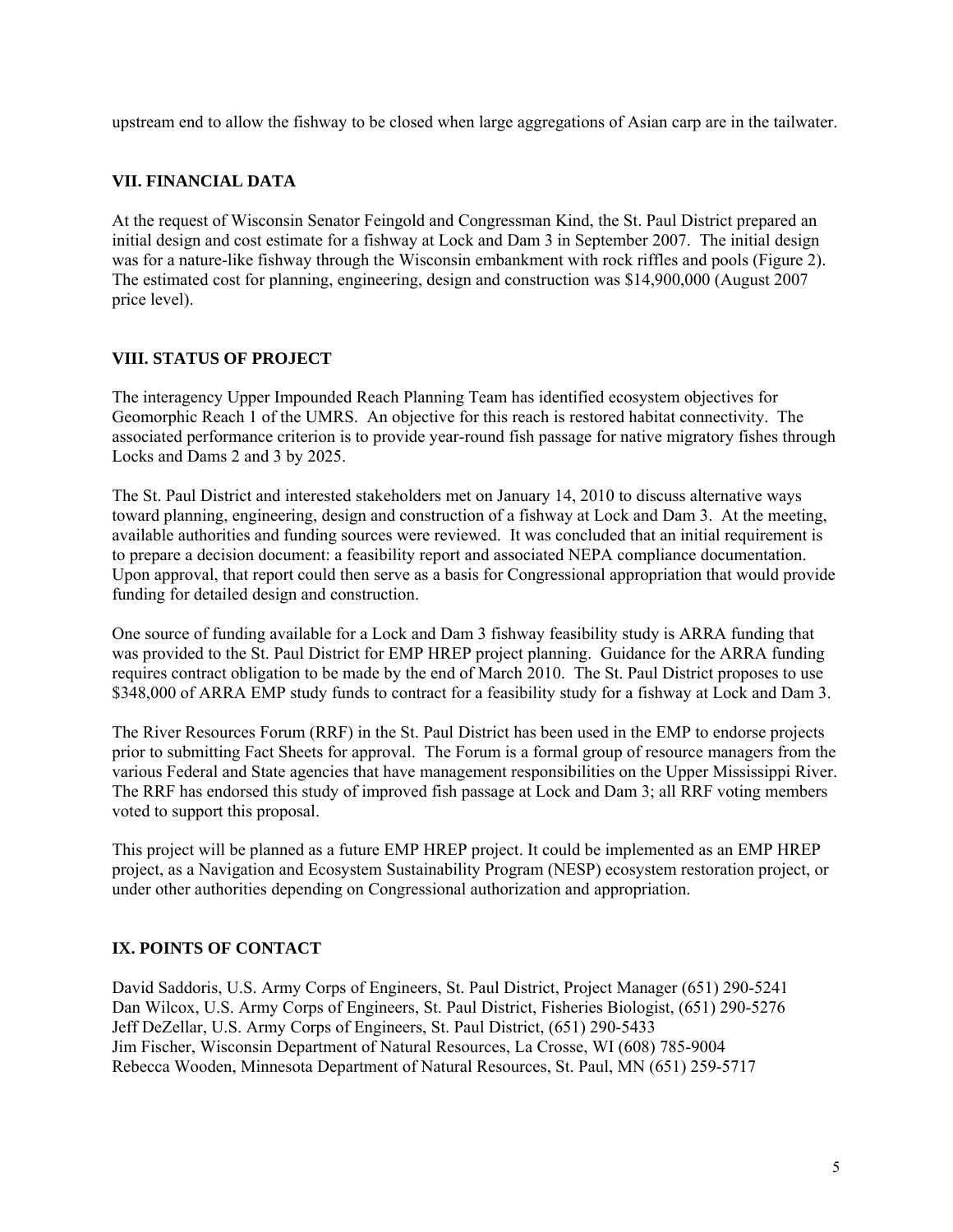#### **X. REFERENCES**

Coker, R.E. 1929. Keokuk Dam and the fisheries of the Upper Mississippi River. Bulletin of the U.S.Bureau of Fisheries. 45(1063):87-139.

Gaboury, M.N., R.W. Newbury, and C.M. Erickson. 1995. Pool and riffle fishways for small dams. Manitoba Natural Resources Branch, Winnipeg, Manitoba, Canada. 30 pp.

McKeown, B. A. 1984. Fish migration. Timber Press, Portland, Oregon. 224 pp.

Northcote, T.G. 1998. Migratory behavior of fish and its significance to movement through riverine fish passage facilities. Pages 3 - 18 in: Jungwirth,M., S. Schmutz, and S. Wiess 1998. Fish migration and fish bypasses. Fishing News Books, Blackwell Science Ltd. Oxford, U.K.

Pringle, C. M., M. C. Freeman, and B J. Freeman. 2000. Regional effects of hydrologic alterations on riverine macrobiota in the new world: tropical-temperate comparisons. Bioscience 50:807-823.

Romano, M. A., D. B. Markillie, and R. V. Anderson. 1991. Electrophoretic analysis of the hostparasite relationship between flathead catfish (*Pylodictus olivaris*) and the mapleleaf mussel (*Quadrula quadrula*). Proceedings of the Mississippi River Research Consortium, Inc. Volume 23. 20 pp.

Wilcox, D.B., E.L. Stefanik, D.E. Kelner, M.A. Cornish, D.J. Johnson, I.J. Hodgins, S.J. Zigler, and B.L. Johnson 2004. Environmental Report 54, Interim Report for the Upper Mississippi River – Illinois Waterway System Navigation Study, Improving Fish Passage Through Navigation Dams on the Upper Mississippi River System, Rock Island, IL

Wildman, L. 2002. Thinking outside the box: Introduction to nature-like fishways. American Rivers. Glastonbury Connecticut. http://www.aswm.org/calendar/midatlantic02/wildman2.pdf

Wildman, L., P. Parasiewicz, C. Katopodis, and U. Dumont. 2003. An illustrated handbook on nature-like fishways – Summarized version. American Rivers, Washington, D.C. on-line publication: http://www.amrivers.org/doc\_repository/AFS\_Paper.pdf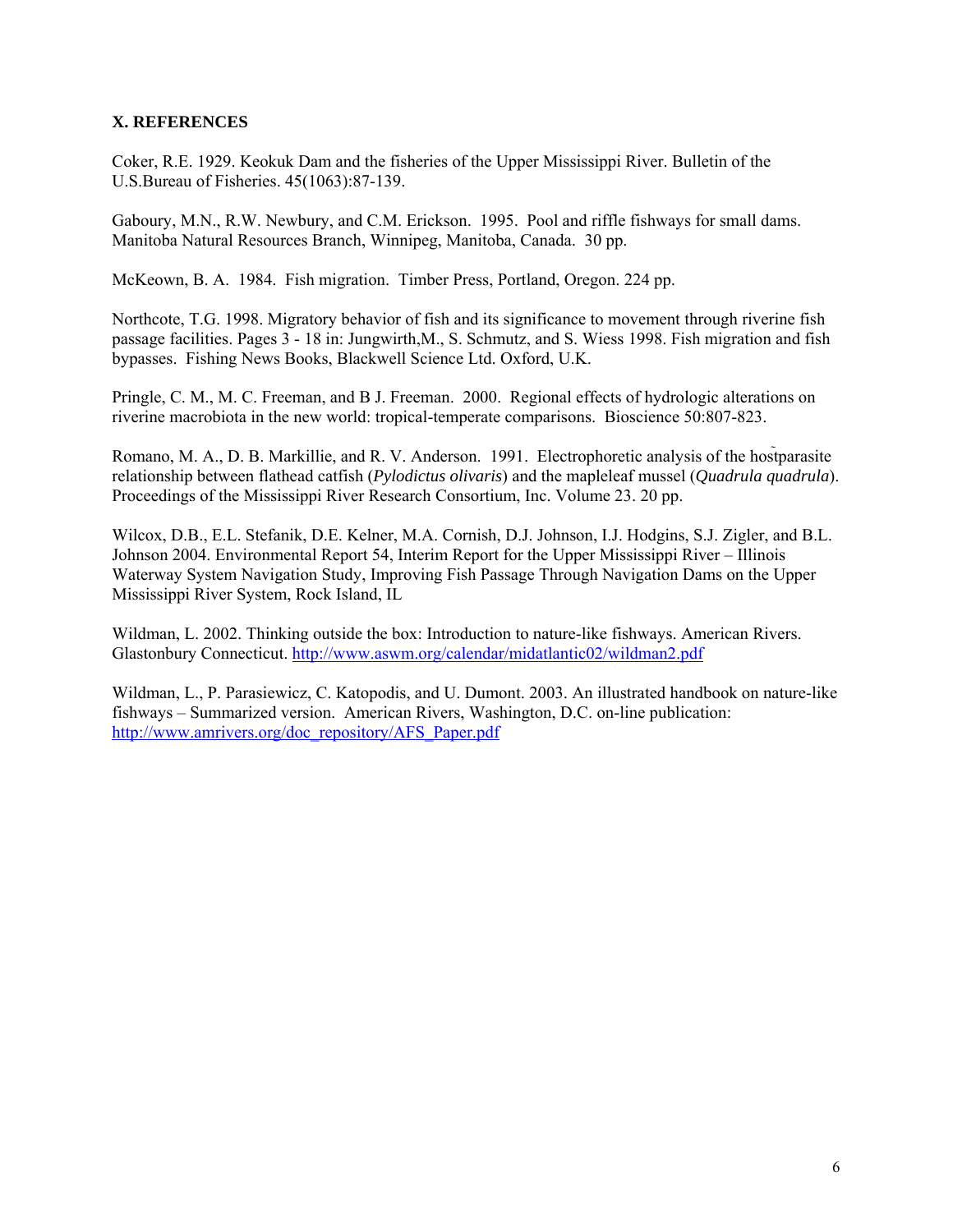# **APPENDIX 1: THREATENED AND ENDANGERED FISH AND MUSSEL SPECIES**

## **Table A-1. Minnesota threatened, endangered, and special concern fish and mussel species that may occur in the project area.**

| Fish                        |                     |            |
|-----------------------------|---------------------|------------|
| Cycleptus elongatus         | blue sucker         | <b>SC</b>  |
| Alosa chrysochloris         | skipjack herring    | <b>SC</b>  |
| Notropis amnis              | pallid shiner       | SC         |
| Scaphirhynchus platorynchus | shovelnose sturgeon | SC         |
| Opsopoeodus emiliae         | pugnose minnow      | SC         |
| Ictiobus niger              | black buffalo       | <b>SC</b>  |
| Polyodon spathula           | paddlefish          | <b>THR</b> |
| Acipenser fulvescens        | lake sturgeon       | <b>SC</b>  |
| Ammocrypta asprella         | crystal darter      | <b>SC</b>  |
| <b>Mussels</b>              |                     |            |
| Lampsilis teres             | yellow sandshell    | <b>END</b> |
| Alasmidonta marginata       | elktoe              | <b>THR</b> |
| Pleurobema coccineum        | round pigtoe        | <b>THR</b> |
| Lampsilis higginsi          | Higgins' eye        | <b>END</b> |
| Arcidens confragosus        | rock pocketbook     | <b>END</b> |
| Elliptio dilatata           | spike               | <b>SC</b>  |
| Actinonaias ligamentina     | mucket              | <b>THR</b> |
| Megalonaias nervosa         | washboard           | <b>THR</b> |
| Ouadrula metanevra          | monkeyface          | <b>THR</b> |
| Ellipsaria lineolata        | butterfly           | <b>THR</b> |
| Ligumia recta               | black sandshell     | <b>SC</b>  |
| Obovaria olivaria           | hickorynut          | <b>SC</b>  |
| Quadrula nodulata           | wartyback           | <b>END</b> |
| Tritogonia verrucosa        | pistolgrip          | <b>THR</b> |
| Cyclonaias tuberculata      | purple wartyback    | <b>THR</b> |
| Plethobasus cyphyus         | sheepnose           | <b>END</b> |
| Elliptio crassidens         | elephant-ear        | <b>END</b> |
| Fusconaia ebena             | ebonyshell          | <b>END</b> |

 $END =$  endangered,  $THR =$  threatened,  $SC =$  special concern